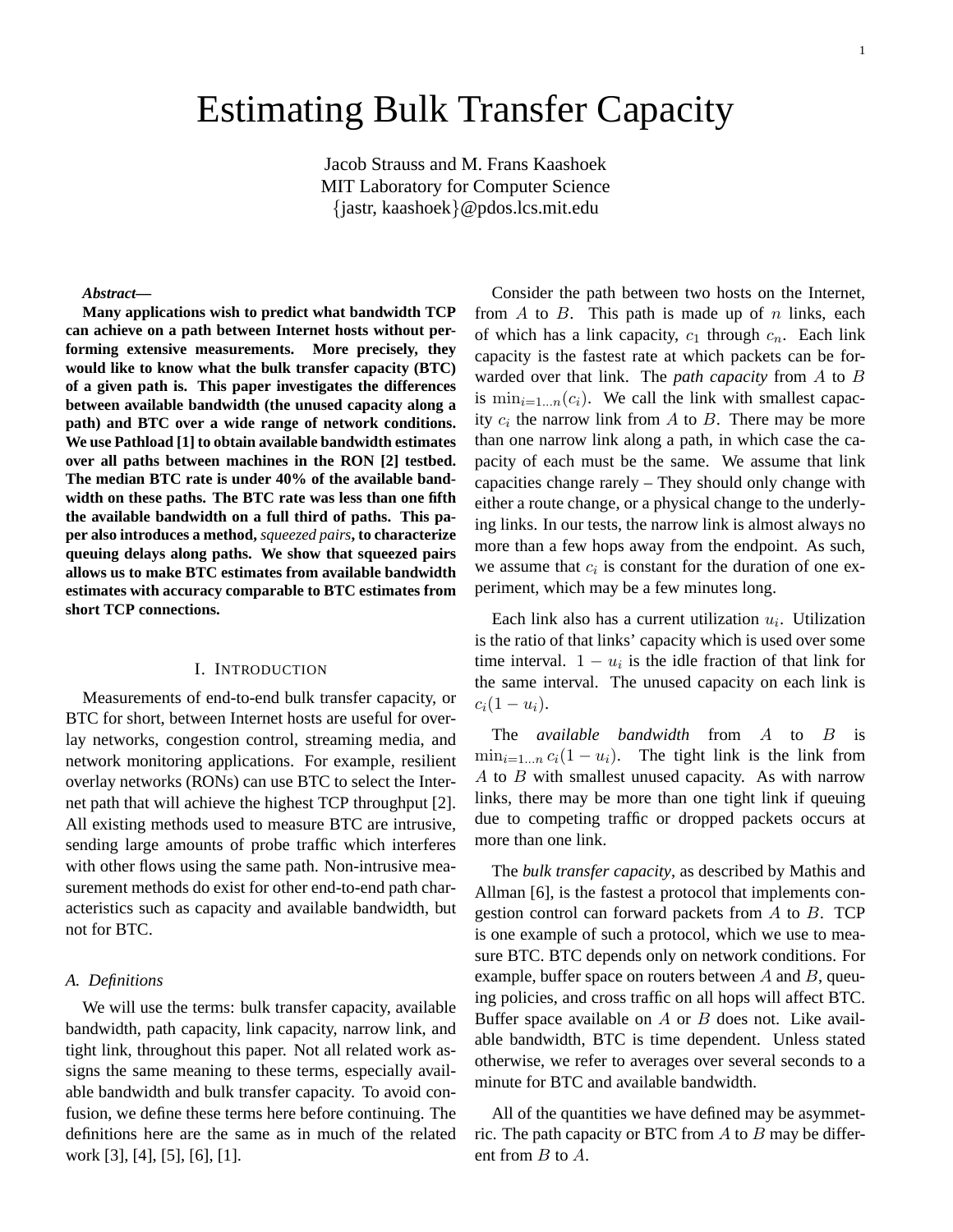# *B. Bulk Transfer Capacity Properties*

In many applications, BTC is the most desired metric to evaluate an Internet path. Capacity is certainly interesting if ones goal is topology mapping. However, for any application that is considering using the path and wishes an estimate of what the network will support, or picking between paths, BTC is more useful than capacity estimates or available bandwidth. However, we have effective nonintrusive methods to measure capacity and available bandwidth, and none for BTC.

Why is BTC hard to measure? Unlike capacity and available bandwidth, we lack a simple way to express BTC in terms of network observables. BTC is instead described in terms of TCP's congestion control algorithms [7][8].

TCP throughput is affected by many different factors, which include path latency and capacity of every link, nature of competing traffic at each link, router queuing policy and buffer sizes, random losses, link-level performance, reverse path conditions, data corruption, among other factors. The Amherst model [9], expresses TCP throughput in terms of observed loss rate along with measurable parameters such as round trip time, and TCP implementation. However, the loss rate cannot be extracted from other information easily. Goyal et al. [10] tried to refine this model to use loss rates obtained from routers along the path in question. However, their estimates hinged on correctly predicting loss rates based on router drop rates.

# *C. Contributions*

This paper uses a recent tool, Pathload, for measuring available bandwidth to examine differences between bulk transfer capacity and available bandwidth. We show that BTC and available bandwidth often differ on the RON testbed, which covers a wide range of conditions. We know of no prior comparison between BTC and available bandwidth under real network conditions.

This paper also introduces a method, squeezed pairs, to characterize queuing delays on paths. We show that squeezed pairs allows us to make BTC estimates from available bandwidth estimates with accuracy comparable to BTC estimates from short TCP connections.

Finally, much related work on capacity and load estimates uses simulation and measurements over a few Internet paths. Only a few such methods have been tested over a wide variety of Internet paths. This paper offers some practical experience of using a number of tools under real network conditions.

# *D. Overview*

The remainder of this paper is outlined as follows. In section II we discuss related work. In section III, we describe the measurements that we examine, and introduce squeezed pairs. Section IV discusses details of our measurement experiment, and section V presents measurement results. We conclude with a discussion of our results.

# II. RELATED WORK

Much work has been done in the area of capacity estimation. Most tools are variations on packet pairs. Nettimer [11], Packet Bunch Modes [12], bprobe [13], and Pathrate [3] all discuss methods for filtering packet pair measurements to determine path capacity. Pathchar [14] determines hop-by-hop capacity.

Tools to measure BTC include Treno [15] and cap [5]. Both tools aim to abstract away the details of TCP implementations, but they still require long intrusive measurement periods in order to obtain accurate measurements. Allman found that BTC values reported by cap generally agreed with the BSD TCP implementation to within 10% [5]. We use TCP directly in our measurements, and assume that rates we observed are close to the BTC.

Pathload [1], [4], which we use in our measurements, uses Self Loading Periodic Streams to measure available bandwidth. Self Loading Streams measure available bandwidth by sending short packet bursts and observing increasing queueing delays over the course of the burst. Sending bursts at rates below the available bandwidth does not cause increasing trend through the course of the burst. By starting with an initial estimate of the Aymptotic Dispersion Rate [3], an iterative search proceeds between rates that show increasing trends and rates which do not. Each rate tested requires a large amount of data, on the order of a hundred kilobytes, in 12 bursts each one hundred packets long. The authors argue that the short duration of each burst does not interfere with competing traffic. Pathload's authors verified correct operation through simulation and averages reported from in-path routers using Multi Router Traffic Grapher (MRTG)[16]. They did not address the issue of whether, or under what conditions, pathload could be used to predict TCP throughput.

An earlier attempt to use Self Loading Streams was done in [17]. Pathload is more advanced, and so we incorporated many details from Pathload's early descriptions. In a few cases, however, our implementation gives better estimates than Pathload, and in those few cases we report the numbers of our implementation as Pathload's.

Zhang et al. [18] examined stationarity of TCP measurements over many internet paths. They found that in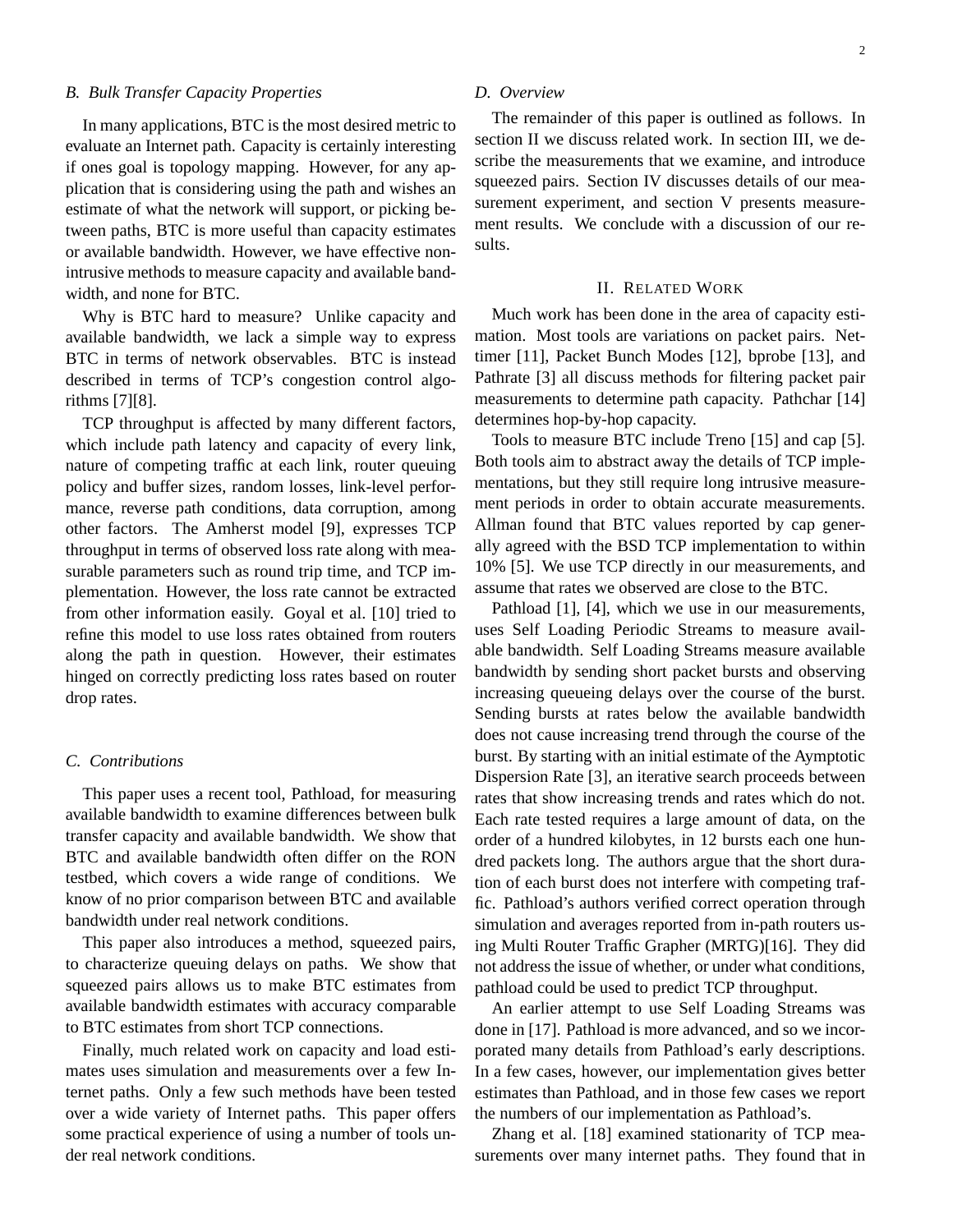many cases, TCP speeds varied by less than a factor of three over the course of an hour or more.

# III. APPROACH

Based on our experiences with self loading streams tests on the RON network, and attempts at other simple attempts to measure BTC, we believe that no single BTC measurement method exists that will work in all conditions. Instead, we believe that a better approach is to find simple methods that work in some conditions, along with tests for the appropriate conditions.

In this paper, we evaluate whether Pathload can be used as a simple method to meausure BTC in some conditions. We also present a condition test we call squeezed pairs to determine appropriate conditions for Pathload use.

# *A. Squeezed Pairs*

Squeezed pairs represents an attempt to directly examine the state of queues on the routers between sender and receiver. Squeezed pairs is an approach derived from Bolot's observations on packet delay [19].

The squeezed pair test sends a squence of packet pairs from sender to receiver, in a manner similar to packet pair. Instead of sending the two probes back-to-back, they are spaced by a small, but deliberate, spacing. We perform the test for two spacings: one that is equal to half of the transmission time of 500 bytes and one that is equal to half of the transmission time of 1500 bytes, the two prevalent packet sizes used most often in the current internet [20]. We compute the spacings based on the path capacity.

Each pair encounters one of three effects before arriving at during their travel. The pair may arrive with a spacing unchanged from the spacing at the sender, the packets may be squeezed together at the receiver, or they may be spread further apart.

The amount by which the pairs are squeezed or spread shows relations between the queues the first and second packet experienced. If a packet from cross traffic queues between the two probes, and the probes are undisturbed on later portions of the path, the receiving gap must be at least as large as the transmission time of the cross traffic packet. Because the test spaces probe packets at an interval smaller than the transmission times of 500 and 1500 bytes, it is likely that a cross-traffic packet cannot be queued between one of the probe packets without disrupting the initial spacing.

#### IV. METHODOLOGY

We performed our measurements on the RON[2] testbed. The RON testbed currently consists of hosts installed at business, residential, and educational installations. While running our tests, we used fifteen different

TABLE I RON SITES AND LOCATIONS. BANDWIDTHS ARE IN MBPS

| Name       | Description      | Connection type | Speed |
|------------|------------------|-----------------|-------|
| МS         | Residence, CA    | DSL             | 0.384 |
| Mazu       | COM in MA        | T1              | 1.544 |
| M1MA       | Residence, MA    | Cable Modem     | 10    |
| Aros       | ISP in UT        | Fractional T3   | 10    |
| <b>CCI</b> | COM in UT        | Ethernet        | 100   |
| PDI.       | COM in CA.       | Ethernet        | 330   |
| <b>CMU</b> | Pittsburg, PA    | Ethernet        | 100   |
| Cornell    | Ithaca, NY       | Ethernet        | 10    |
| <b>MIT</b> | Cambridge, MA    | Ethernet        | 100   |
| <b>NYU</b> | Manhattan, NY    | Ethernet        | 100   |
| Utah       | U. of Utah,      | Ethernet        | 100   |
| NL.        | Vrije U, Holland | Ethernet        | 100   |
| Lulea      | Sweden           | Ethernet        | 10    |
| Korea      | Korea            | Ethernet        | 100   |
| Gr         | Greece           | Ethernet        | 100   |

sites. Three are in Europe, one in Korea, and the remainder are in the US. Table I lists properties of each host.

We wished to test possible methods in as wide a range of conditions as possible. To achieve this goal, we chose to run tests a few times over as many paths as possible, rather than repeating the same tests on a smaller number of paths. This approach is a reasonable one, as we want to consider as many unique network features as possible. Features present in the RON testbed include traffic shapers, trancontinental links, a variable capacity path, and machines at business, residential, and university locations.

We have combined the packet-sending and receiving portions of our tests into a single sender program, and a single receiver program. Each method we wish to test has a corresponding phase in the sender and receiver, which runs in turn. After all phases are complete, the sender begins a pair of bulk TCP transfers to the receiver, to establish the bulk transfer capacity of that path to evaluate the other methods. The TCP transfer is done last since it is potentially intrusive to other flows sharing portions of the path between the sender and receiver.

Each test from source to destination consists of the following phases, each separated by a pause of a few seconds:

- 1) Tcpdump starts at both source and destination
- 2) Source opens a TCP control connection to the receiver
- 3) Source sends 30 1400 byte packets back to back, pauses one round trip via a null command and response over the control connection, and sends an-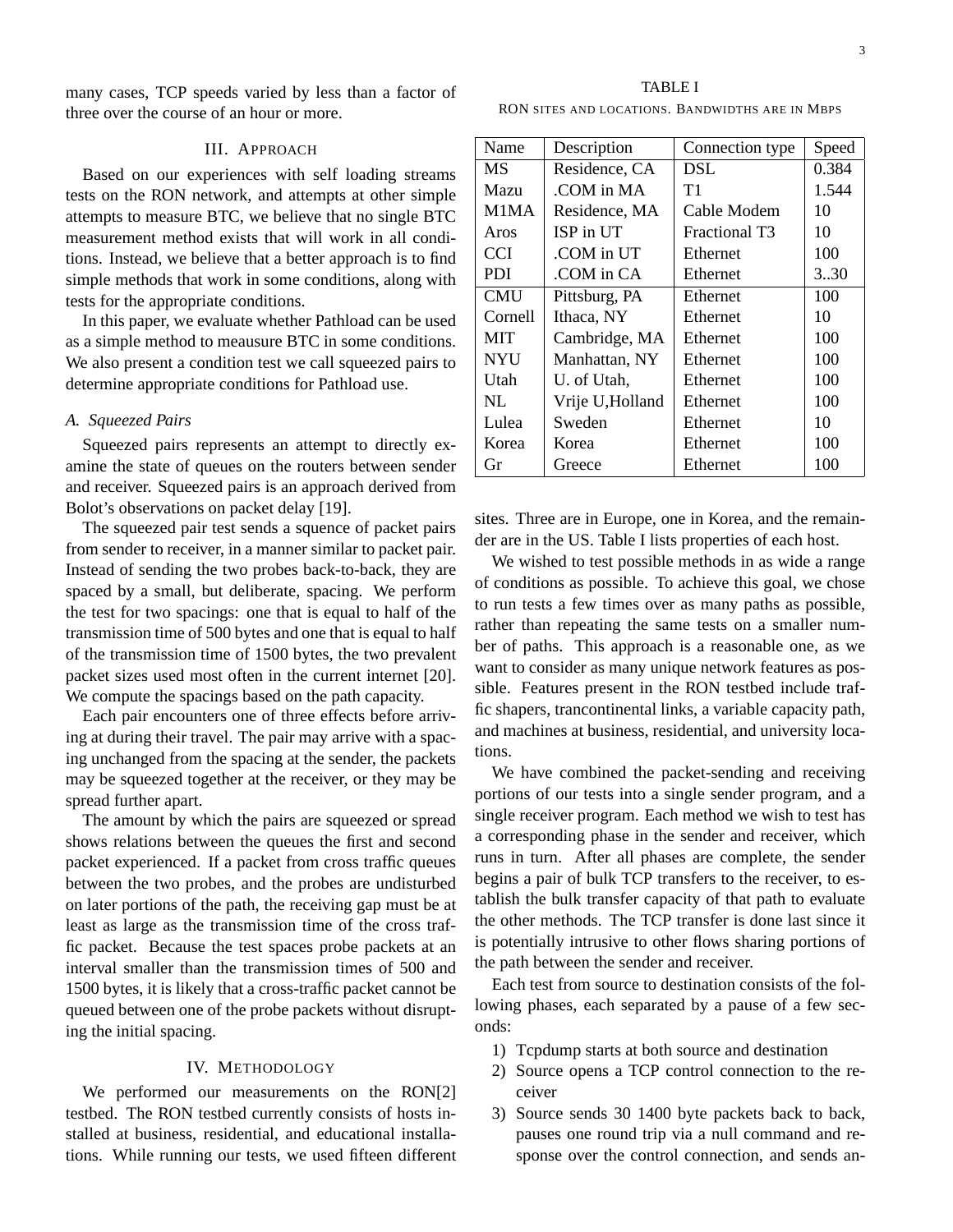other set of 30 packets.

- 4) The destination calculates the average arrival rate of the two bunches and informs the sender, which uses the rate as an under-estimate of the path capacity.
- 5) Squeezed Pair Phase: Source sends up to 4000 pairs of packets, with the spacing within each packet set to alternate between half the width of a 500 byte and half the width of a 1500 byte packet based on the path capacity estimate. The pairs are sent with exponentially distributed spacings, with a mean space of the larger of ten times the largest intra-pair gap, or 2 milliseconds. Probe packets are 40 bytes long, including IP and UDP headers.
- 6) Self Loading Periodic Streams Phase: The source chooses 4 sending rates as fractions of the capacity estimate. Packet streams are sent at these four sending rates, with parameters the same as in Pathload. However, the a stream of each rate is done in turn rather than doing all at a single rate before changing.
- 7) TCP test: The source begins a bulk TCP transfer of 2 MBytes of data to the receiver. After the first completes, a second transfer is run. Sender and receiver windows are set to 1 Mbyte to ensure that the connection will not be bound by sender and receiver window sizes. We had used 200Kbyte windows initially, and noticed no changes with the larger window sizes.

After the above tests end, we start a Pathload run from sender to receiver, and then repeat the whole process with the sender and receiver swapped. Each test takes at most a few minutes on slower links, so we have data for forward and reverse paths separated by a few minutes. We then move on to the next pair of hosts, with the order selected randomly.

We have separated the execution and analysis of each method by collecting packet timings at both the sender and receiver by running tcpdump. This separation gives us several advantages over a combined approach, the greatest of which is flexibility. Much of the sender and receiver code is time-critical, and kept as sparse as possible. The analysis, however, is not time critical, and may change often. Since we are operating on packet traces, we can change the analysis code without having to re-run the overall test when the packets sent do not change.

The RON machines are primarily Pentium III Celerons running at 700 Mhz. All run FreeBSD-4.5. Most of our tests involve sending packets at specified time, or with a small specified spacing between them, so we take an optimistic approach to scheduling. By scheduling packet send times in advance, and then waiting until the appro-



Fig. 1. Ratio of throughput acheived by first tcp transfer to second tcp transfer

priate time, the sending process will either be running, or swapped out at the desired time. Then we either send our packet on time, notice that we cannot, and thus either drop or retry the current test, or fall in the rare case that we are interrupted between checking the current time and calling send(). In this way, no more than one packet out of a single interval will be late. Using median-based filtering at the receiver will disregard these errant packets.

Out of 210 total paths, 13 were discarded due to incomplete tests. In these cases, either the tcp or pathload tests aborted due to losses, or the end hosts could not be reached from the experiment coordinating host. Approximately five of these 13 incomplete tests were due to operator error.

# V. RESULTS

First we examine each individual method, and show that none provides an adequate BTC estimate when used in isloation. For each method, we evaluate it in two manners. The first is to determine, for each path, the ratio of that method's measurements to the actual achieved BTC, as measures by a bulk TCP transfer. This evaluation method is appropriate for applications where the application wishes to maintain a given level of service.

The second evaluation method is to pick pairs of paths, and for each possible pair, compare the two paths to predict which is faster. If the prediction matches the actual comparison, this test is counted as a correct prediction. If they differ, then the test is counted as incorrect. We divide the totals to get the frequency of correct decisions.

# *A. Individual Methods*

*1) TCP predicting TCP:* Our test includes two adjacent TCP measurements. Figure 1 shows the ratio of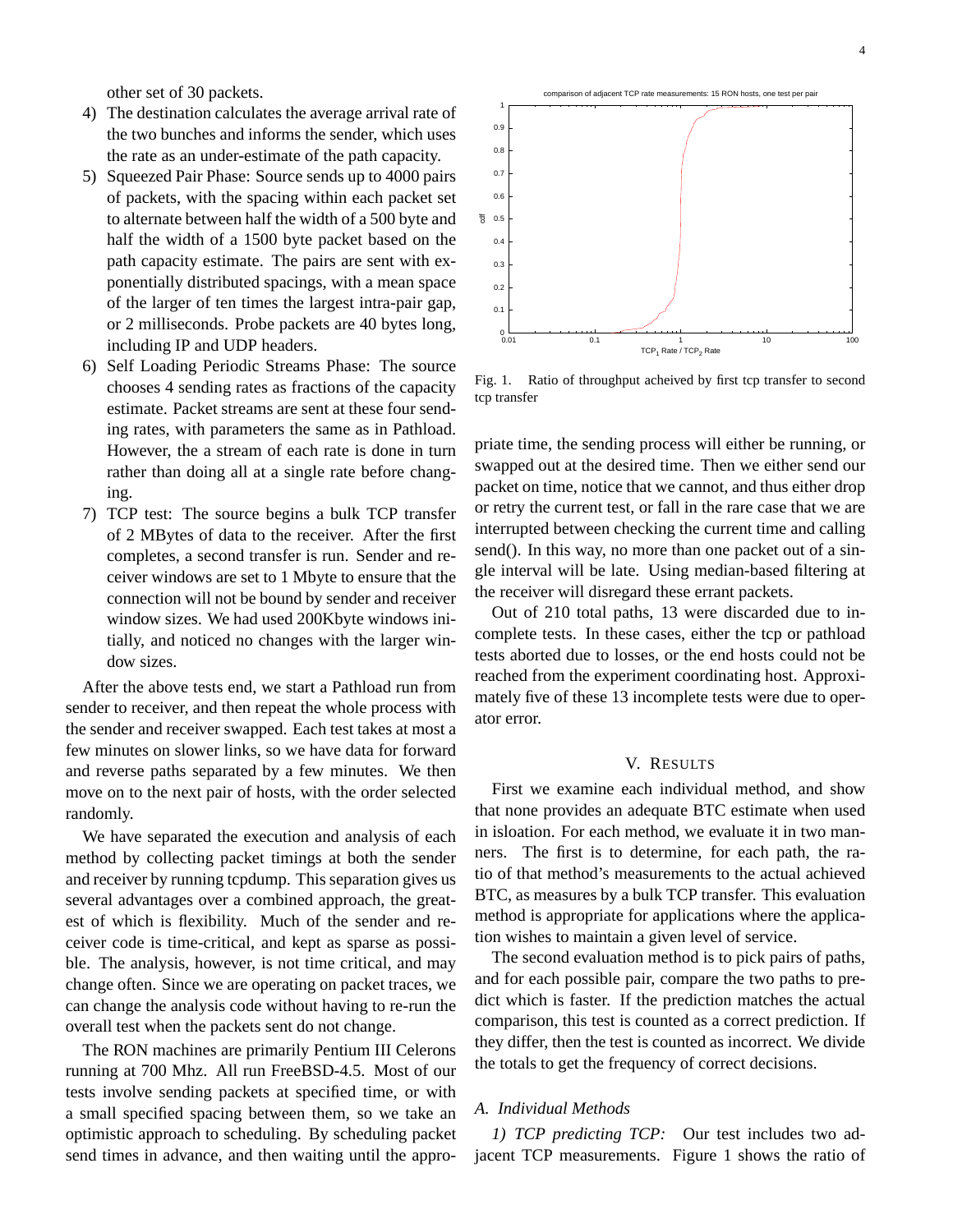acheived throughput in the first test to the second test. All of our graphs are CDFs in this form. They each plot the ratio of one measured or estimated transfer rate to a measured baseline rate. If a prediction is a perfect match to the actual rate, the plot would appear as a vertical line at  $x = 1$ . When the predicted values are too low, the plotted ratio will be to the left of  $x = 1$ , and when the prediction is too high, the plotted value will fall to the right.

Each TCP test consisted of a 2 MByte transfer. Timings were taken at the sender from the time the first SYN packet was sent, to the time the last data packet was sent. The two TCP tests were separated by a pause of 5 seconds. There is no significant bias towards either the first or second transfer rate. From figure 1, we can make a few statements about the predictive quality of adjacent TCP connections. First, the distribution shows a long tail. Given one rate, there is a nonzero, though small, possibility that the other rate will vary by as much as a factor of 10. Given one rate and no other information, there is a 70 % chance that the other rate will fall within 20% of the first rate. Over 90% of rates fall within 50% of their adjacent rate.

We expect these results to be similar to cap and TReno, as all of these tools implement a TCP-friendly congestionavoidance analysis.

These esimates provide a baseline for how to evaluate other rate estimates. Ideally, the two should rates should only differ if the network conditions change between the two tests. However, if a single event such as a loss of number of burst packets causes the sender to wait for a long timeout, then the two rates may appear significantly different without a clear cause.

This effect should be less of a concern on slower paths, as a single timeout would have a smaller effect on overall average throughput. An analog to figure 1, but instead limited to slow paths, did not change the shape noticeably. Using the first TCP rate to pick which will show the faster rate on the second transfer was correct in 93% of path pairs.

*2) Self Loading Periodic Streams:* Our tests included two implementations of Self Loading Periodic Streams: Pathload, and one we implemented ourself. Both tools output a range of values, between which the "true" available bandwidth fell. We found that in all but a handful of cases, the range estimated by our tool and Pathload were consistent. Pathload yielded tighter ranges except when the available bandwidth was measured below 1.2 Mbps. In that case, Pathload would report a lower range estimate of 0.0 Mbps, wheras our tool could sometimes report a lower range estimate greater than zero.

On many of the slowest paths, Pathload's upper range estimate was only slightly below the capacity of that path.



Fig. 2. Available Bandwidth as measured by Pathload, vs. BTC as measured by TCP rate. The Pathload rate is a range – the closer of the range endpoints for each point is used. If the TCP rate falls within the range, a ratio of 1 is plotted.

As we wished to evaluate how much Pathload estimates differ from TCP rates, on these paths Pathload would appear to always be correct, though not tell us anything useful about the path conditions. To correct for this problem, we substituted results from our tool for pathload numbers on paths where Pathload reported a lower range of zero, and our tool reported a tighter range. On all other paths, we used Pathload results exclusively.

We ran Pathload with a resolution parameter of 2 Mbps. As a result, the difference between high and low range esimates would typically be no smaller than 2 Mbps. For slower paths where we did not use Pathload's estimates, the upper range and lower range were two to three hundred Kbps apart.

Figure 2 compares the available bandwidth as computed by Pathload to the BTC as determined by TCP rates. We have found that BTC is often significantly less than available bandwidth. Without any further corrections, Pathload estimates were within 20% of the TCP rate in only 20% of paths. As the remainder of the TCP rates were far less than the Pathload estimates, the results support the assumption that TCP does not use all available bandwidth.

*3) Small TCP transfers:* Can a short TCP transfer provide a good estimate of the average of a longer connection? Our experiment included two TCP bulk transfers. Figure 3 shows results of using prefixes of the first connection to predict the rate of the complete second transfer. When either 1MByte or the full 2 MBytes of the first transfer are used to predict the second, the rates differ little. When only the first 128 or 256K of data is considered, estimates are much poorer. This result is to be expected, as TCP's slow start algorithm can overshoot the true BTC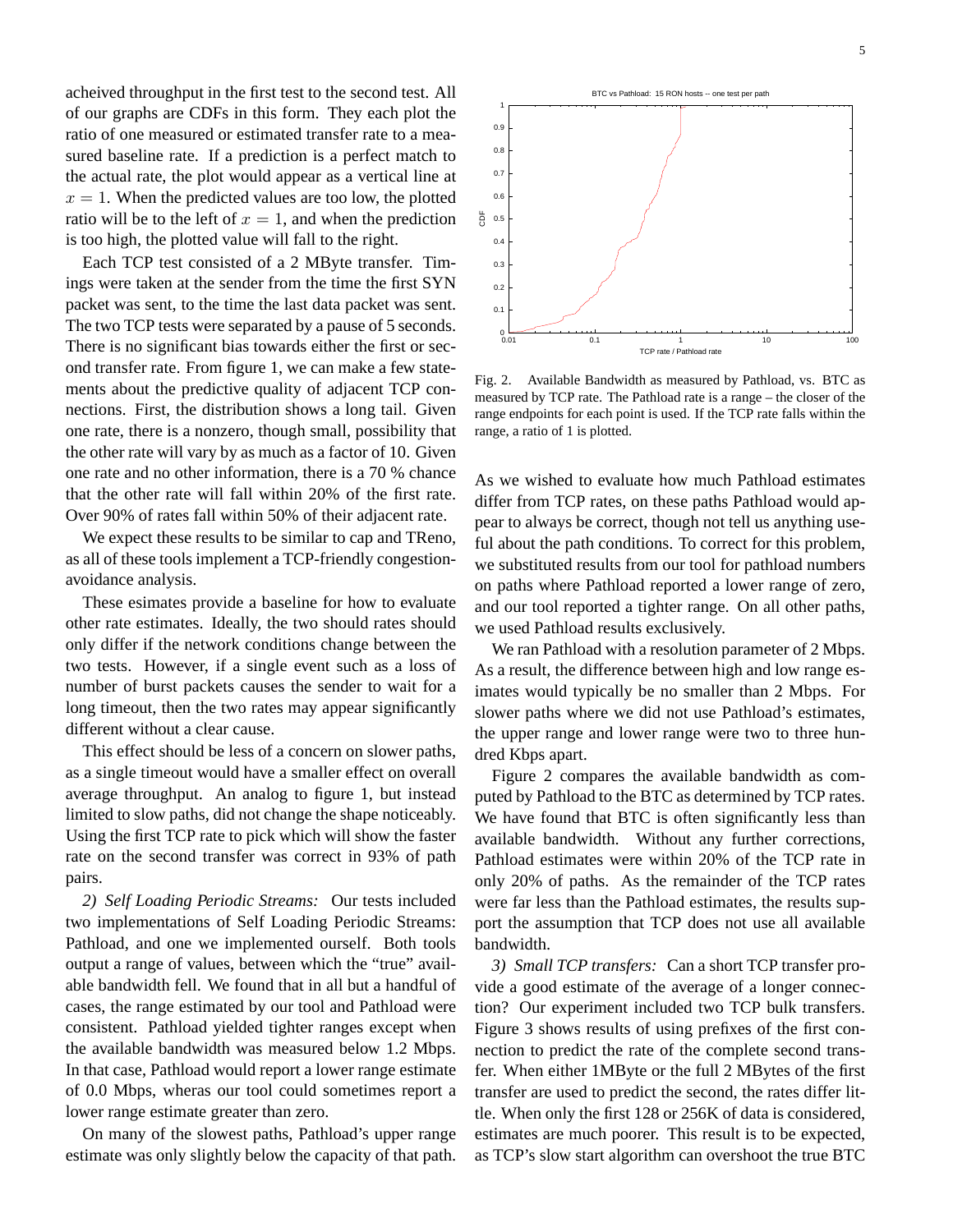

Fig. 3. Ratio of throughput acheived by first tcp transfer to second tcp transfer



Fig. 4. BTC as a fraction of Path Capacity.

by as much as a factor of two. Also, any packet losses in the first few round trips will likely cause require a retransmission timeout and throw off an estimate greatly.

*4) Path Capacity:* Any of the recent packet pair tools can determine the path capacity between end hosts fairly well. We found that PathRate works quite well under most conditions. With the exception of paths involving M1MA, the capacity estimates matched information we had about the host's internet connection. In the case of M1MA, PathRate failed to provide an estimate until we relaxed its constraints regarding the allowed number of lost probes.

The path capacity between hosts will normally change only in the case of routing changes. Our tests do include one host, PDI, which has an internet connection that changes anywhere between 3 and 30 MBps on the scale of a few hours. Paxson [18] found that many routes are stable over a scale of hours. We expect that path capacity will change even more infrequently than routes, as the capacity limiting link is often a last-mile link. These access paths tend not to change on time scales smaller than weeks or months.

Capacity measurements can be conducted fairly, and are valid for long periods. How much does BTC differ from path capacity? We have found that the difference is largely dependent on the speed of the link in question. Figure 4 shows BTC as a fraction of the path capacity, broken up along three different capacity ranges. The highest range,  $> 12$  Mbps, primarily includes hosts on the Internet2, or well connected businesses. These paths often serve a great number of users, and may operate near capacity at all times. Even when the paths are largely idle, TCP has trouble utilizing all possible bandwidth without careful attention to implementation parameters. The middle range, 3 to 12 Mbps, includes cablemodem downlinks, and 10Mbps ethernet hosts, and inlcludes most of the transcontinental paths. The slowerest range primarily includes cablemodem uplinks and both directions of dsl links. The slower links are often otherwise unused, and so the BTC is nearly all of the path capacity. We believe that the pattern of rates we have found is largely a reflection of access methods that are popular now, and will likely change over time. However, similar observations will likely still hold.

We examined the predictive ability of capacity to pick the path with higher BTC for all pairs of paths. We found that capacity picked correctly in 73% of all possible path pairings. If the possible choices include a common hosts, the path capacities are likely to be identical, which makes such a comparison impossible.

*5) cprobe:* One phase of our measurements is quite similar to cprobe [13]. We send a number of large backto-back packets from sender to receiver, and compute the average arrival rate based on packet interarrival times. We found that this method is not very useful as a BTC measurement per se, as it nearly always overestimates the BTC, but it is quite useful to get a quick estimate of a rate somewhere between the BTC and path capacity.

*6) Squeezed Pairs:* Figure 5 shows two common histogram shapes we found when run between differen RON hosts. Each plot shows results for a single path. The solid line shows pairs that were sent spaced by half the transmission time for a 1500 byte packet. The long solid arrow marked 'sending gap' shows the gap between pairs at the sender for these packets. The dashed arrow marked 'sending gap' shows the sending gap for pairs sent at the half width of a 500 byte packet, which are plotted with dashed lines. Pairs plotted in solid lines that are to the left of the solid arrow arrived squeezed at the receiver. There are three other arrows on each graph. The leftmost is marked as 'b2b.' This arrow marks the expected arrival gap at the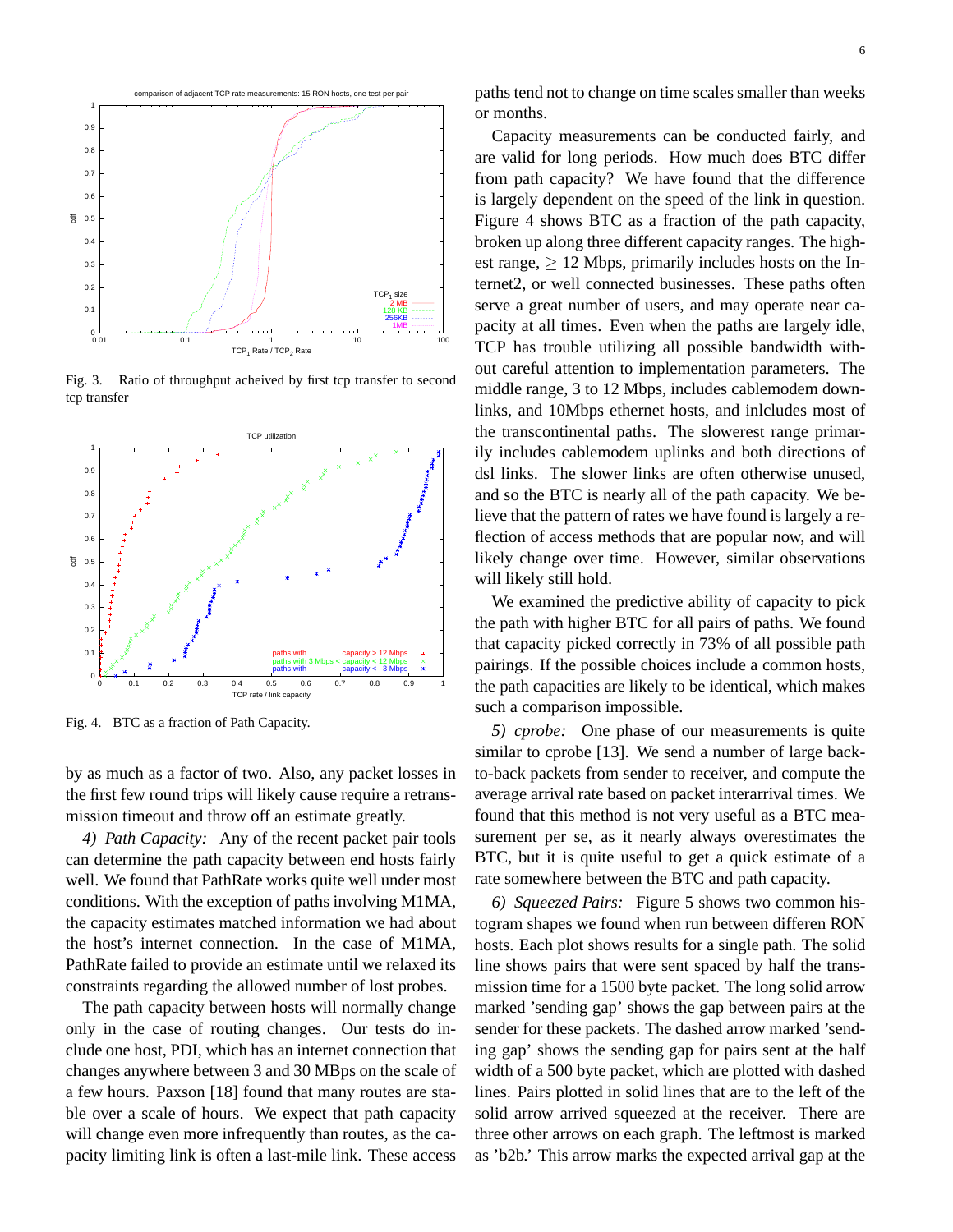

(a) A path with tight and narrow links of the same speed



(b) A path with tight and narrow links of differing speeds

Fig. 5. Typical Squeezed Pair Histograms

receiver if packets exit the narrow link back-to-back and maintain this spacing at the receiver. Pairs may arrive with a spacing smaller than this arrow if the pair were squeezed together after the tight link. The arrow marked as '500B' shows the expected arrival gap if the probe packets are spaced by a 500 byte packet on the tight link. The '1500B' arrow shows the same value for 1500 byte cross traffic.

In Figure 5(a) only a very few packets arrive at the receiver with the same spacing at which they were sent. The other peaks are around 10  $\mu$ s, 40  $\mu$ s, 120  $\mu$ s, and 160  $\mu$ s. All of the links between ccicom and NYU are at least 100 Mbps or faster. At 100 Mbps, a 1500 byte packet takes 120  $\mu$ s, and a 500 byte packet takes 40  $\mu$ s. We therefore assume that packets which arrived at the sender spaced by 40  $\mu$ s were queued with a 500 byte packet between the two probes. Those that arrived spaced by 120  $\mu$ s either had one 1500 byte packet or three 500 byte packets between them. The lack of any prominent peak around 80  $\mu$ s suggests the latter. There is very little difference between the histograms of packets sent with a 20  $\mu$ s spacing and those sent with a 60  $\mu$ s spacing. The large mode around zero indicates that in many cases, the probe packets were squeezed together, and essentially arrived back-to-back at the receiver.

In contrast, Figure 5(b) shows almost no overlap between the histograms for the two different sending gaps. In this case, the received gaps are spread symmetrically around the sending gap, with submodes at even intervals. These patterns result when queuing occurs on a faster link along the path than the end-to-end capacity limiting hop. The modes to the right of the sending gap result when the first packet of the pair is queued less than the second. The space between sub-modes can be expressed simply in terms of the size of cross traffic packets. Since there are no packets that arrive with gaps appropriate for cross traffic on the 10 Mbps link, we conclude that all queueing delay occurs on links with speeds higher than 10 Mbps. This data does not imply that the 10 Mbit hops are idle, merely that they are idle enough that our probe packets are never queued there as a result of cross traffic.

Most plots of Squeezed Pair histograms show features in one or both of the plots shown. Some do not show distinct sub-modes around the sending gap, but instead show a gradual smear up to a peak at the sending rate. This effect can occur when the the link where queues form is much faster than the capacity limiting link. In this case, the histogram bins are not fine enough to see a single packet gap. Paths where cross-traffic packet sizes are uniformly distributed rather than only a few discrete sizes would cause the same plots.

We have developed a simple scoring program to describe whether or not the histogram modes are symmetric around the sending gaps. Instead of searching for a peak around the sending rate, check each histogram bin to see whether there is a mode in one or both of the sending rate plots. If a mode appears in both plots, we increment a counter. If a mode appears in only one plot, we decrement the same counter. At the end if the counter is positive, we group that path in those like in figure 5(a), and call these paths tight-like-narrow paths. If the counter is negative, we label the path as tight-unlike-narrow at the time the test was run.

# *B. Combined Methods*

When different methods are combined

*1) Pathload with Squeezed Pairs:* This test combines the path characterization done with squeezed pairs with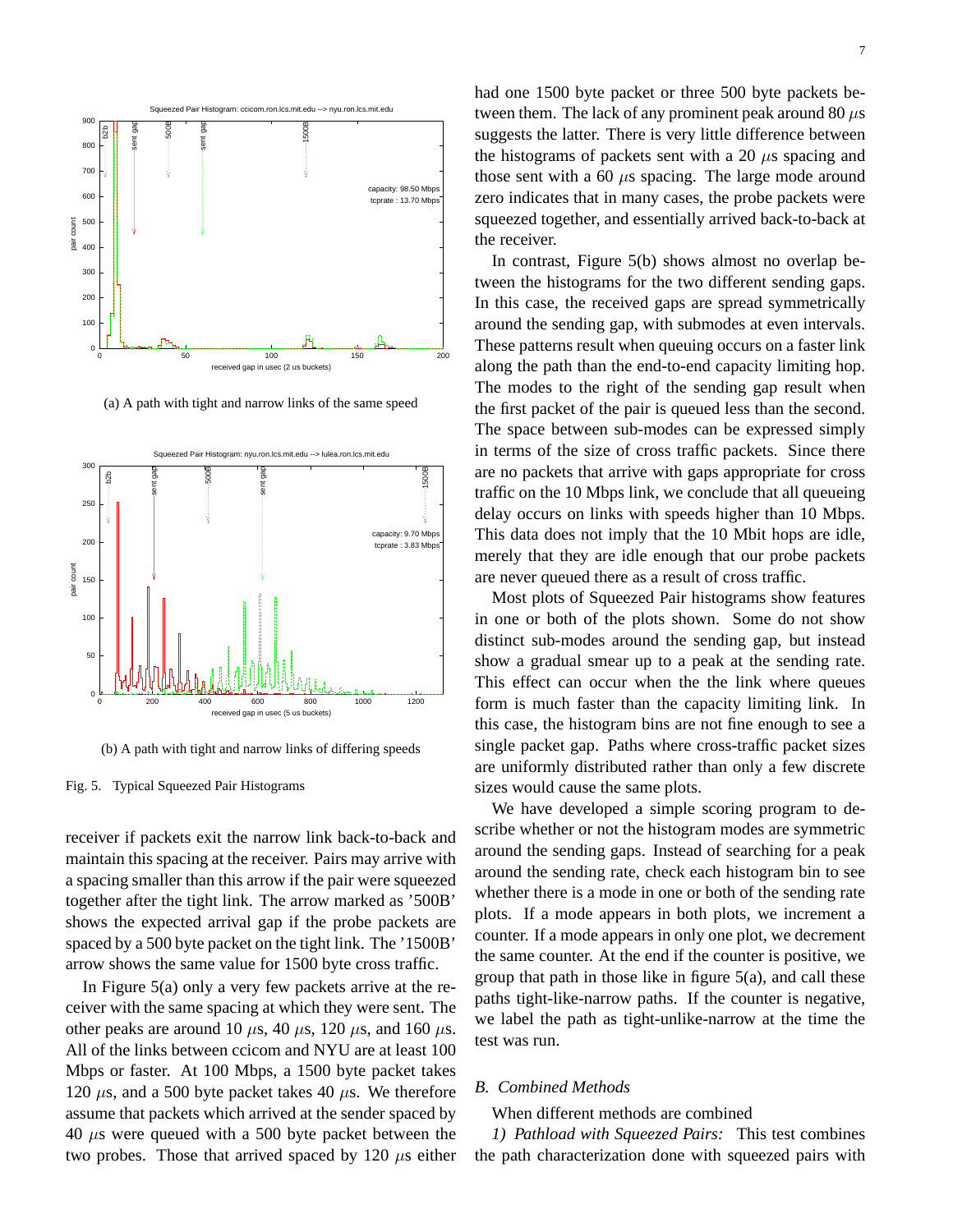

(a) Paths with tight-like-narrow Squeezed Pair results



(b) Paths with tight-unlike-narrow Squeezed Pair results



the comparison of Pathload rates to TCP rates. Figure 6(a) shows Pathload results for paths marked as tight-likenarrow. 61% of paths are included in this plot. Figure 6(b) shows Pathload results for paths marked as tight-unlikenarrow. 39% of paths are included in this plot. This cumulative distribution is much tighter: in 80% of these paths, TCP achieves at least one third of the Pathload reported speed. For tight-like-narrow paths, the 80th percentile is near a tenth of the Pathload estimate.

If we scale the pathload ranges before compairing them to actual tcp rates, by 0.2 for tight-like-narrow paths (figure  $7(a)$ ), and by 0.6 for tight-unlike-narrow paths (figure 7(b)), then we achieve a better predictor for BTC. When scaled, the tcp rates in 53% of tight-like-narrow paths fall between 50% below the pathload estimate and 50% above. For tight-unlike-narrow paths, 77% occur in the  $\pm$  50%



(a) Pathload ranges for tight-like-narrow paths, scaled by 0.2



(b) Pathload ranges for tight-unlike-narrow paths, scaled by 0.6

Fig. 7. Pathload ranges scaled and split by Squeezed Pair histograms

range.

Next we scale and then combine the pathload estimates, and arrive at the distribution shown in figure 8. With pathload estimates combined in this manner, 50% of TCP rates will fall within 20% of the pathload estimate range. However, for 80% certainty, TCP rates vary from one quarter the scaled pathload estimates to double the estimate.

Using squeezed pairs to refine pathload estimates and then picking the better path based on the scaled rates does not improve estimates enough to be useful. If choices are based on Pathload's average rates, the choice is correct in 79.1% of paths. Scaling the Pathload estimates as we have done improves this only to 80.4%. This change is so small because there are relatively few paths where the order of the rate estimates changes as a result of the squeezed pair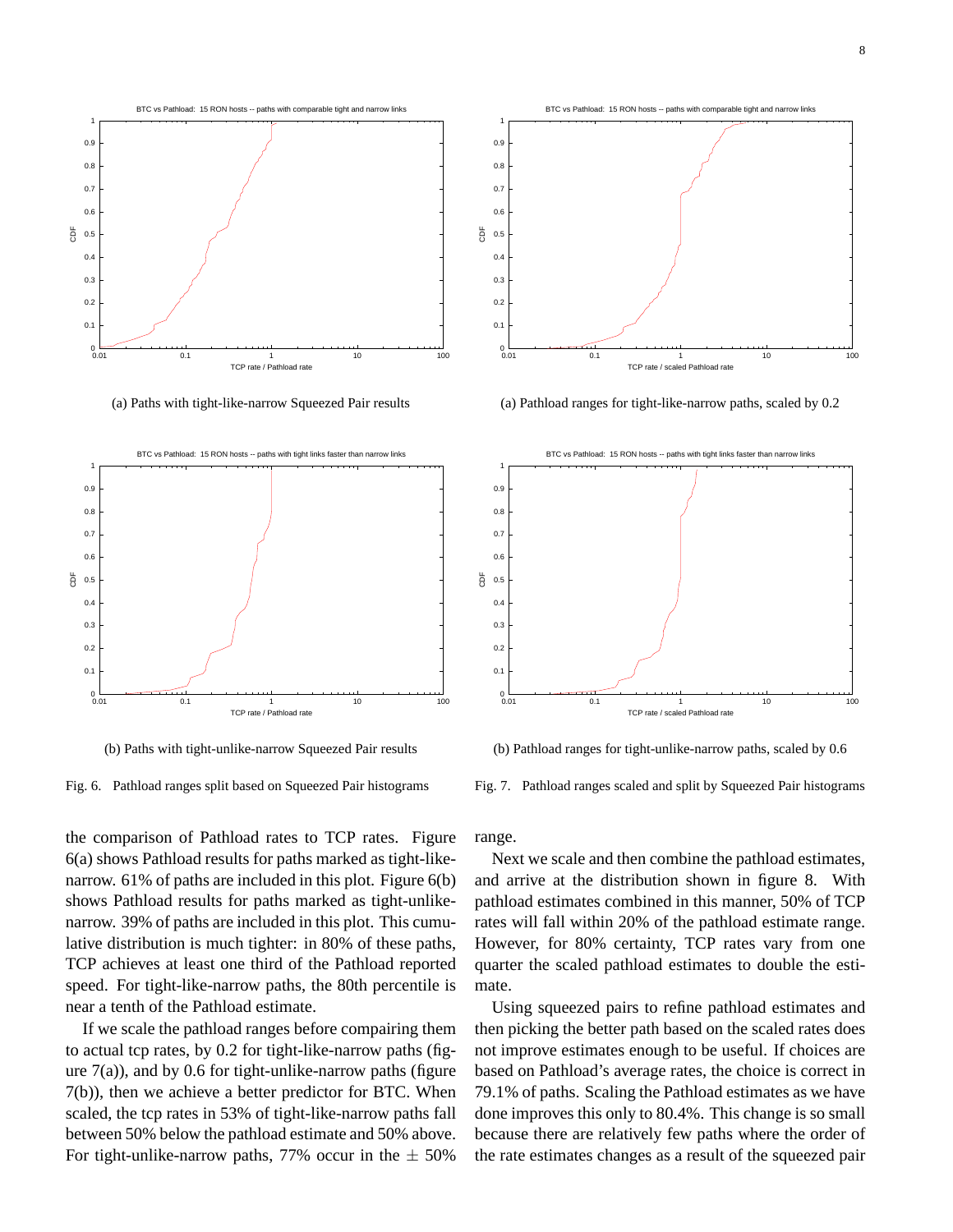

Fig. 8. Squeezed pairs with combined, scale Pathload

scaling.

*2) Pathload with Loss Rate and Round Trip Time:* We have examined using loss rates and round trip time to refine estimates from Pathload. None of these showed a significant improvement. On paths with a long round trip time, greater than 150 milliseconds, pathload estimates could be improved slightly by scaling estimates down. These cases are all examples of transcontinental paths. As the RON testbed only included 4 hosts not in the US, drawing conclusions based on only these few is questionable.

# VI. ANALYSIS

Our measurement results show that Pathload predictions are often significanly higher than average rates TCP connections on the same path achieve, indicating that BTC and available bandwidth often differ greatly.

We have found that Squeezed Pairs provide useful information about path conditions, and can successfully use this information to pick paths were Pathload results are closer to BTC measurements than other paths. Squeezed Pair tests group paths depending on where flows experience congestion. When congestion occurrs near the network endpoints, TCP is much slower than Pathload estimates. When congestion occurs away from narrow links, TCP rates are much closer to Pathload estimates.

We believe that there are two main causes behind these observations. One factor is the degree of sharing between flows. When limiting links are on slower paths near network edges, there are likely to be only a few competing flows, and thus a new TCP connection can capture a relatively larger fraction of the unused capacity. The other factor is the speed of the links in question. Paths with faster access types are more likely to have congestion occur on links with speed similar to the capacity limiting hop. TCP connections are not as efficient at utilizing spare capacity on faster paths.

Pathload estimates combined with squeezed pairs are similar to short TCP timing estimates in both quality and network resources consumed. We believe that there is considerable redundancy present in both Pathload and Squeezed Pair measurements. These properties encourage further refinement of both tools for estimation purposes.

## ACKNOWLEDGMENTS

Dina Katabi suggested using Squeezed Pairs as a method to measure available bandwidth. David Andersen provided us with access to the RON testbed.

#### **REFERENCES**

- [1] M. Jain and C. Dovrolis, "Pathload: A measurement tool for end-to-end available bandwidth," in *Passive and Active Measurements*, Fort Collins CO.
- [2] David Andersen, Hari Balakrishnan, M. Frans Kaashoek, and Robert Morris, "Resilient overlay networks," in *Proceedings of the 18th ACM Symposium on Operating Systems Principles (SOSP '01)*, Chateau Lake Louise, Banff, Canada, October 2001.
- [3] C. Dovrolis, P. Ramanathanm, and D. Moore, "What do packet dispersion techniques measure?," in *INFOCOM*, 2001.
- [4] M. Jain and C. Dovrolis, "End-to-end available bandwidth: Measurement methodology, dynamics, and relation with tcp throughput," in *ACM SIGCOMM*, Pittsburg, PA, 2002.
- [5] Mark Allman, "Measuring End-to-End Bulk Transfer Capacity," in *ACM SIGCOMM Internet Measurement Workshop*, November 2001.
- [6] M. Mathis and M. Allman, "A framework for defining empirical bulk transfer capacity metrics," RFC 3148.
- [7] Van Jacobson, "Congestion avoidance and control," in *ACM SIGCOMM '88*, Stanford, CA, Aug. 1988, pp. 314–329.
- [8] M. Allman, V. Paxson, and W. Stevens, "Tcp congestion control," RFC 2581.
- [9] Jitedra Padhye, Victor Firoiu, Don Towsley, and Jim Krusoe, "Modeling TCP throughput: A simple model and its empirical validation," in *ACM SIGCOMM '98 conference on Applications, technologies, architectures, and protocols for computer communication*, Vancouver, CA, 1998, pp. 303–314.
- [10] M. Goyal, R. Guerin, and R. Rajan, "Predicting TCP Throughput From Non-invasive Network Sampling," in *Proceedings of IEEE INFOCOM*, New York, June 2002.
- [11] Kevin Lai and Mary Baker, "Nettimer: A tool for Measuring Bottleneck Link Bandwidth," in *USENIX Symposium on Internet Technologies and Systems*, March 2001.
- [12] Vern Paxson, "End-to-End Internet Packet Dynamics," *IEEE/ACM Transactions on Networking*, vol. 7, no. 3, pp. 277– 292, June 1999.
- [13] Robert L. Carter and Mark E. Crovella, "Dynamic server selection using bandwidth probing in wide-area networks," Tech. Rep. TR-96-007, Boston University Computer Science Department, 1996.
- [14] Van Jacobson, "Pathchar," ftp://ftp.ee.lbl.gov/pathchar/.
- [15] M. Mathis, "Treno bulk transfer capacity," draft-ietf-ippm-trenobtc-03.txt (Internet-Draft Work in progress).
- [16] Tobias Oetiker and Dave Rand, "Multi router traffic grapher," http://people.ee.ethz.ch/ oetiker/webtools/mrtg/.